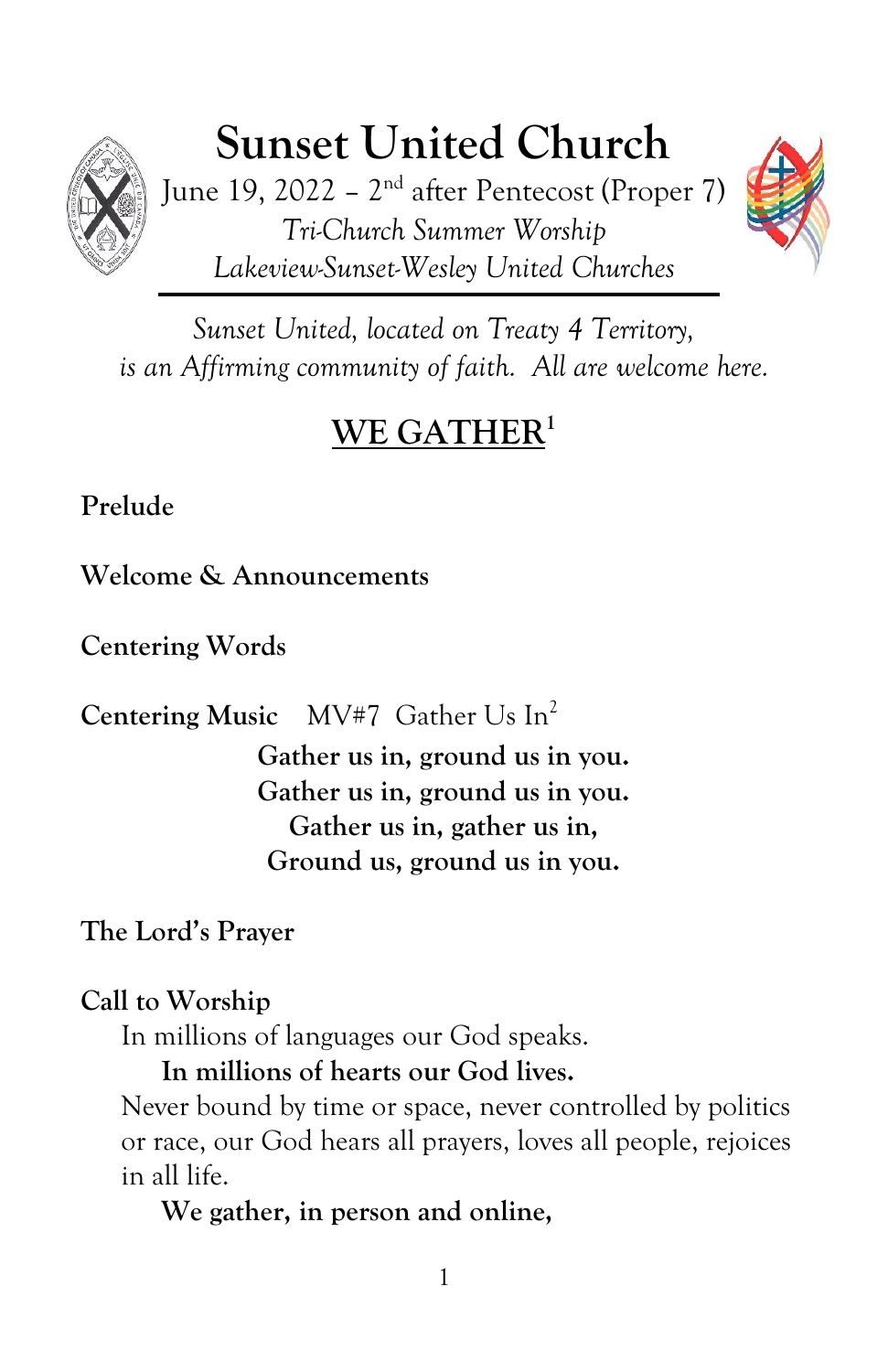**To celebrate the diversity of our God, To seek forgiveness for the times We have not recognized Christ's face, And to revel in the presence of the one Who knows us – Every hue, every tongue, every pound of doubt, every ounce of faith – and loves us anyway.** Let us pray together the words that have come to mean so much to us, words we will hear repeated many times today...

**Our Father, who art in heaven, Hallowed be thy name. Thy kingdom come, Thy will be done, On earth as it is in heaven. Give us this day our daily bread; And forgive us our trespasses, As we forgive those Who trespass against us; And lead us not into temptation, But deliver us from evil. For thine is the kingdom, And the power, and the glory, For ever and ever. Amen.**

**Hymn** MV#28 God of the Bible<sup>3</sup>

**God of the Bible, God in the Gospel, hope seen in Jesus, hope yet to come, you are our centre, daylight or darkness, freedom or prison, you are our home.**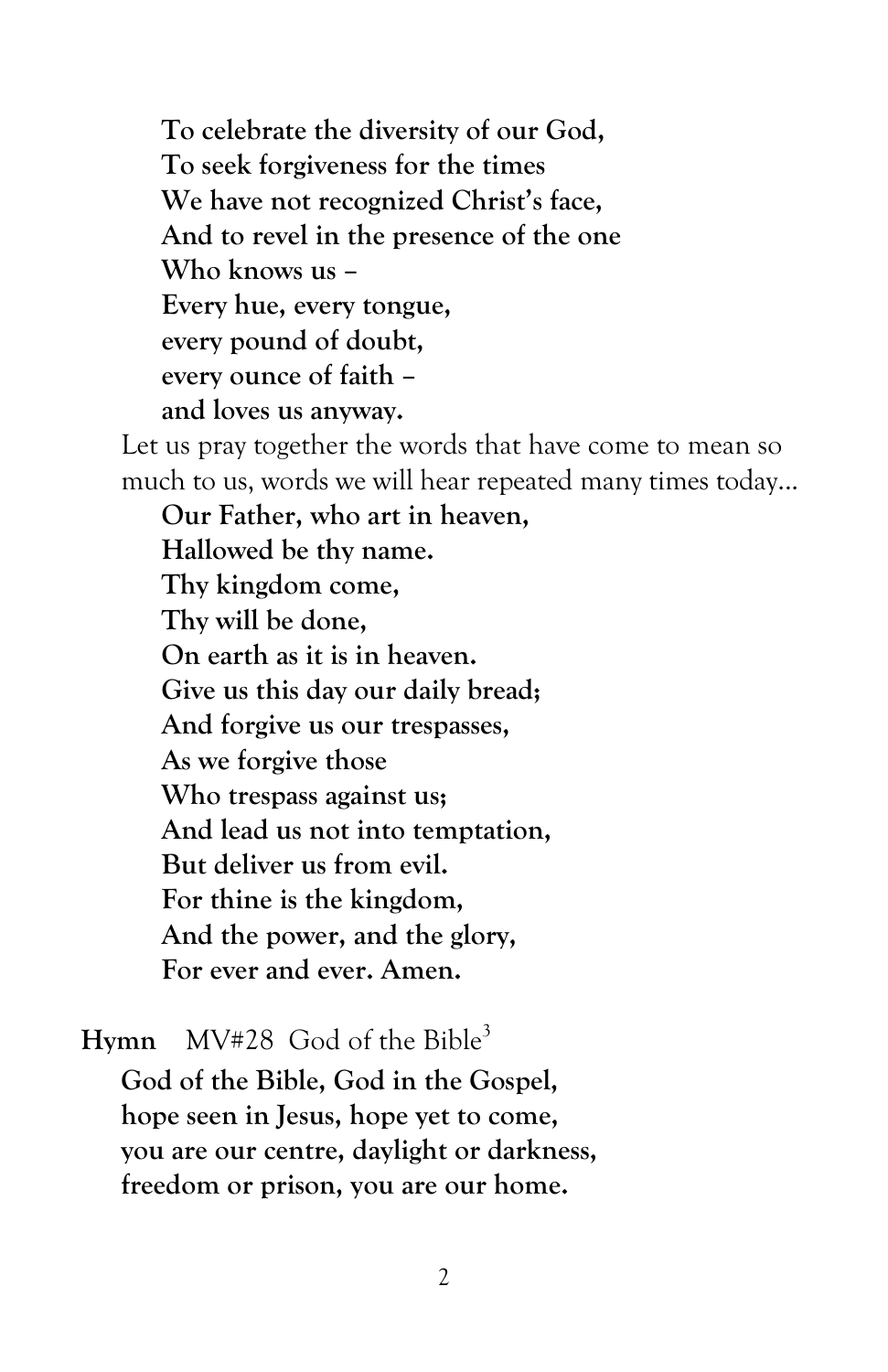*Refrain* **Fresh as the morning, sure as the sunrise, God always faithful, you do not change. Fresh as the morning, sure as the sunrise, God always faithful, you do not change.**

**God in our struggles, God in our hunger, suffering with us, taking our part, still you empow'r us, mothering Spirit, feeding, sustaining, from your own heart.**

#### *Refrain*

**Not by your finger, not by your anger will our world order change in a day, but by your people, fearless and faithful, small paper lanterns, lighting the way.**

*Refrain*

**Hope we must carry, shining and certain through all our turmoil, terror and loss, bonding us gladly one to the other till our world changes facing the Cross.**

*Refrain*

#### **Prayer of Confession**

#### **Words of Assurance**

These words, so new and yet familiar, Speak to the very heart of our faith. We need God's presence in our lives to live, To grow, to learn and to love. Celebrate the freedom we find In the peace and forgiveness of Christ.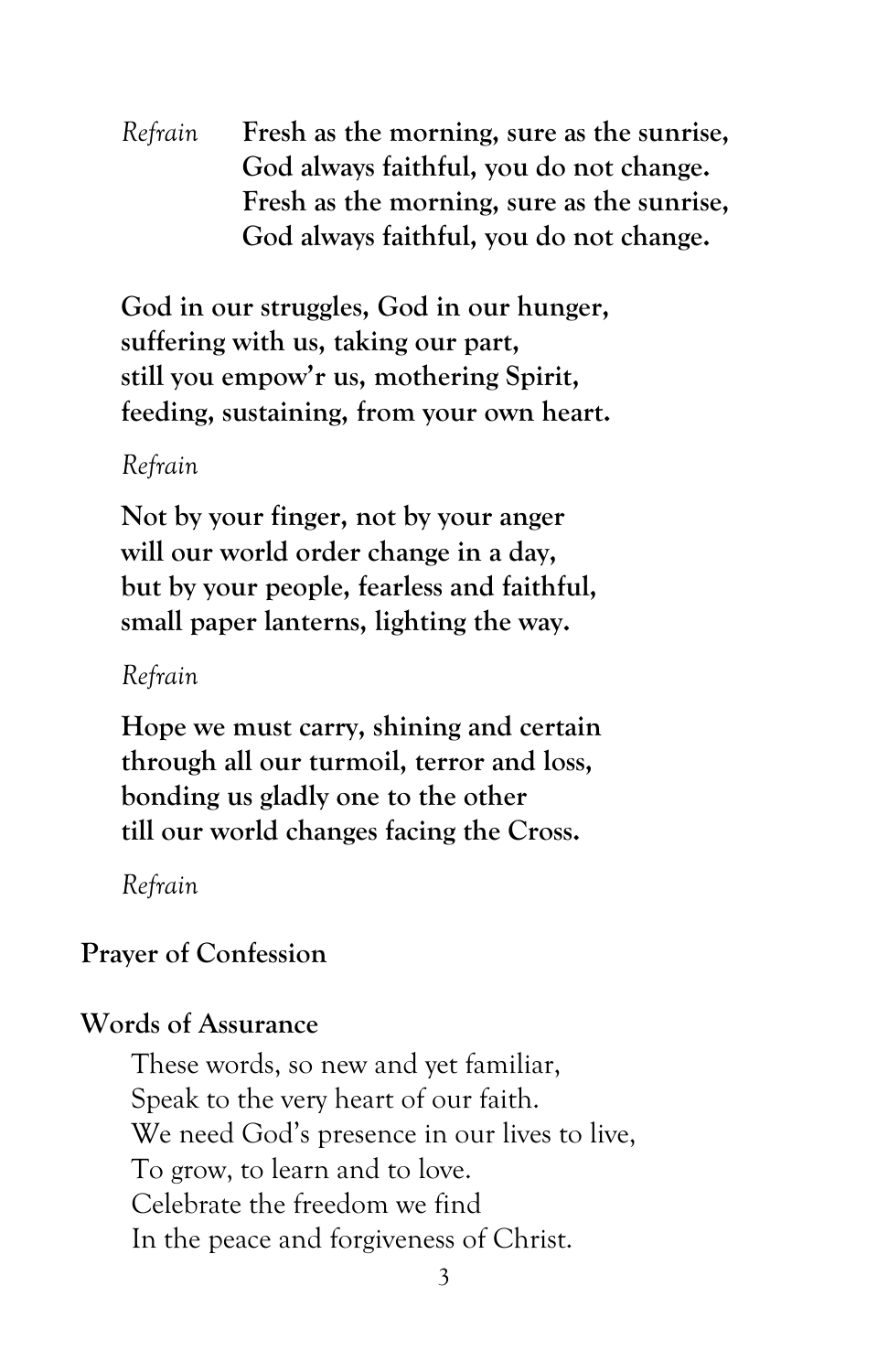**We give thanks for our vibrant God And celebrate the mercy That is showered upon us! Thanks be to God.**

**Sung Response** VU#958 Halle, Halle, Halle<sup>4</sup> **Halle, halle, hallelujah! Halle, halle, hallelujah! Halle, halle, hallelujah! Hallelujah! Hallelujah!**

**Passing the Peace**

**Hymn** VU#664 What A Friend We Have In Jesus<sup>5</sup>  $(v. 1 \& 2)$ 

**What a friend we have in Jesus, all our sins and grief to bear! What a privilege to carry everything to God in prayer! O what peace we often forfeit, O what needless pain we bear,**

**all because we do not carry everything to God in prayer.**

**Have we trials and temptations? Is there trouble anywhere? We should never be discouraged; take it to the Lord in prayer. Can we find a friend so faithful, who will all our sorrows share? Jesus knows our every weakness; take it to the Lord in prayer.**

**Sharing the Story**

**Hymn** VU#664 What A Friend We Have In Jesus<sup>5</sup> (v. 3) **Are we weak and heavy laden, cumbered with a load of care? Christ the Saviour is our refuge; take it to the Lord in prayer. Do our friends despise, forsake us? Are we tempted to despair?**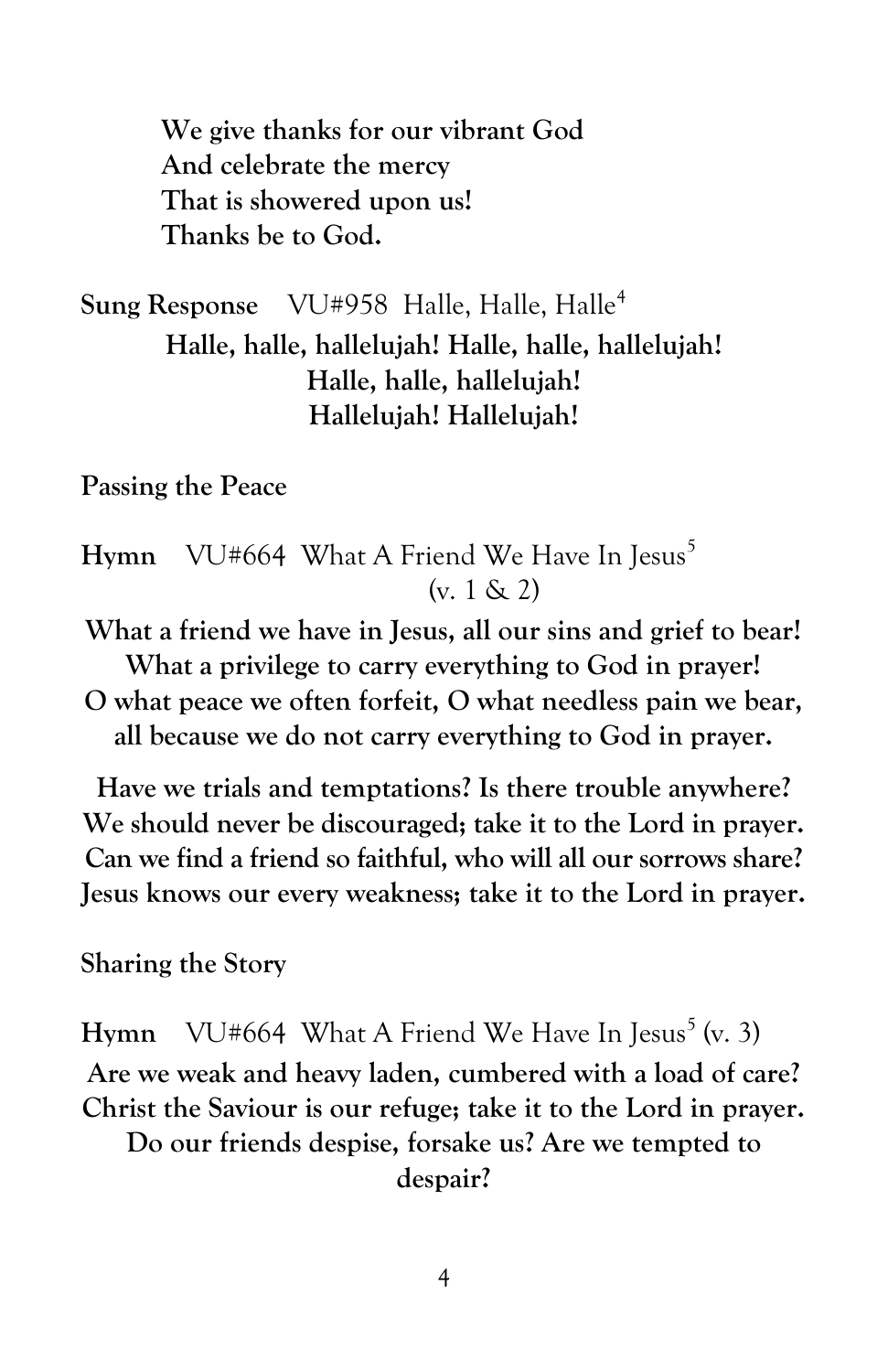**Jesus' strength will shield our weakness, and we'll find new courage there.**

### **WE LISTEN**

**Scripture** Romans 8:26-27 Luke 11:1-10

**The Lord's Prayer**

**Our Father, who art in heaven, hallowed be thy name. Thy kingdom come, Thy will be done on earth as it is in heaven. Give us this day our daily bread; and forgive us our trespasses, as we forgive those who trespass against us; and lead us not into temptation, but deliver us from evil. For thine is the kingdom, and the power, and the glory, for ever and ever. Amen.**

**Special Music**

**Reflection**

**Hymn** VU#835 Praise to the Lord<sup>6</sup> **Praise to the Lord, all of you, God's servants, Blessèd be the name of our God now and ever. From the rising up of the sun may the Lord be praised, praise to the name of the Lord!**

**Dedication of the Offering**

Prayers of the Community and the Lord's Prayer<sup>7</sup> **Loving God, through the Spirit's revelation, May Your true nature**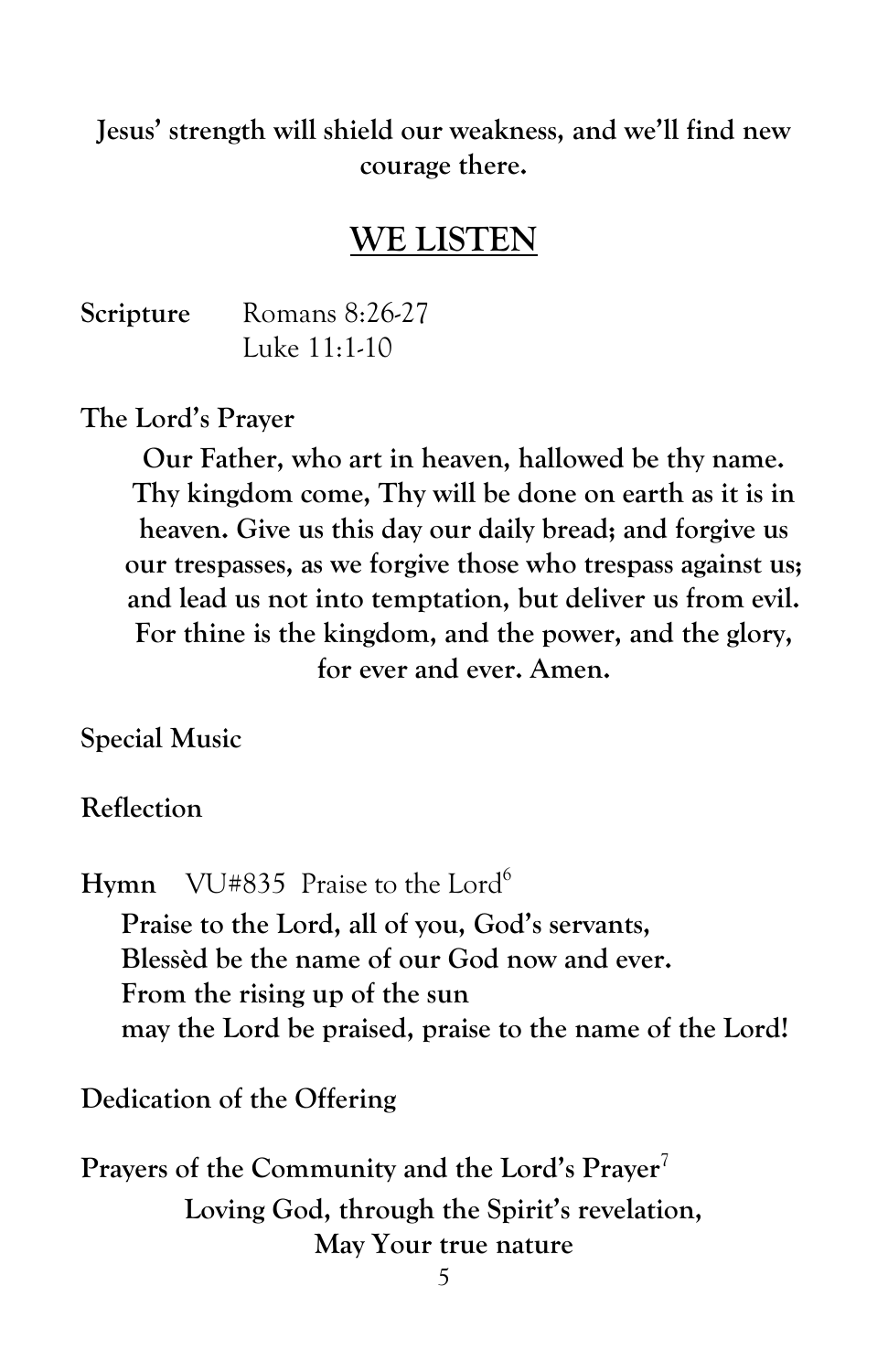**be honoured everywhere. May Your reign of love come. May desire of Your heart for the world be done, In us, by us and through us in the power of the Spirit. Give us the bread we need for each day. Forgive us. Enable us to forgive others. Keep us from all anxiety and fear. For You reign in the power that comes From love which is Your glory, Forever and ever. Amen.**

**Hymn** MV#79 Spirit, Open My Heart<sup>8</sup>

**Spirit, open my heart to the joy and pain of living. As you love may I love, in receiving and in giving. Spirit, open my heart.**

**God, replace my stony heart with a heart that's kind and tender. All my coldness and fear to your grace I now surrender.**

**Spirit, open my heart to the joy and pain of living. As you love may I love, in receiving and in giving. Spirit, open my heart.**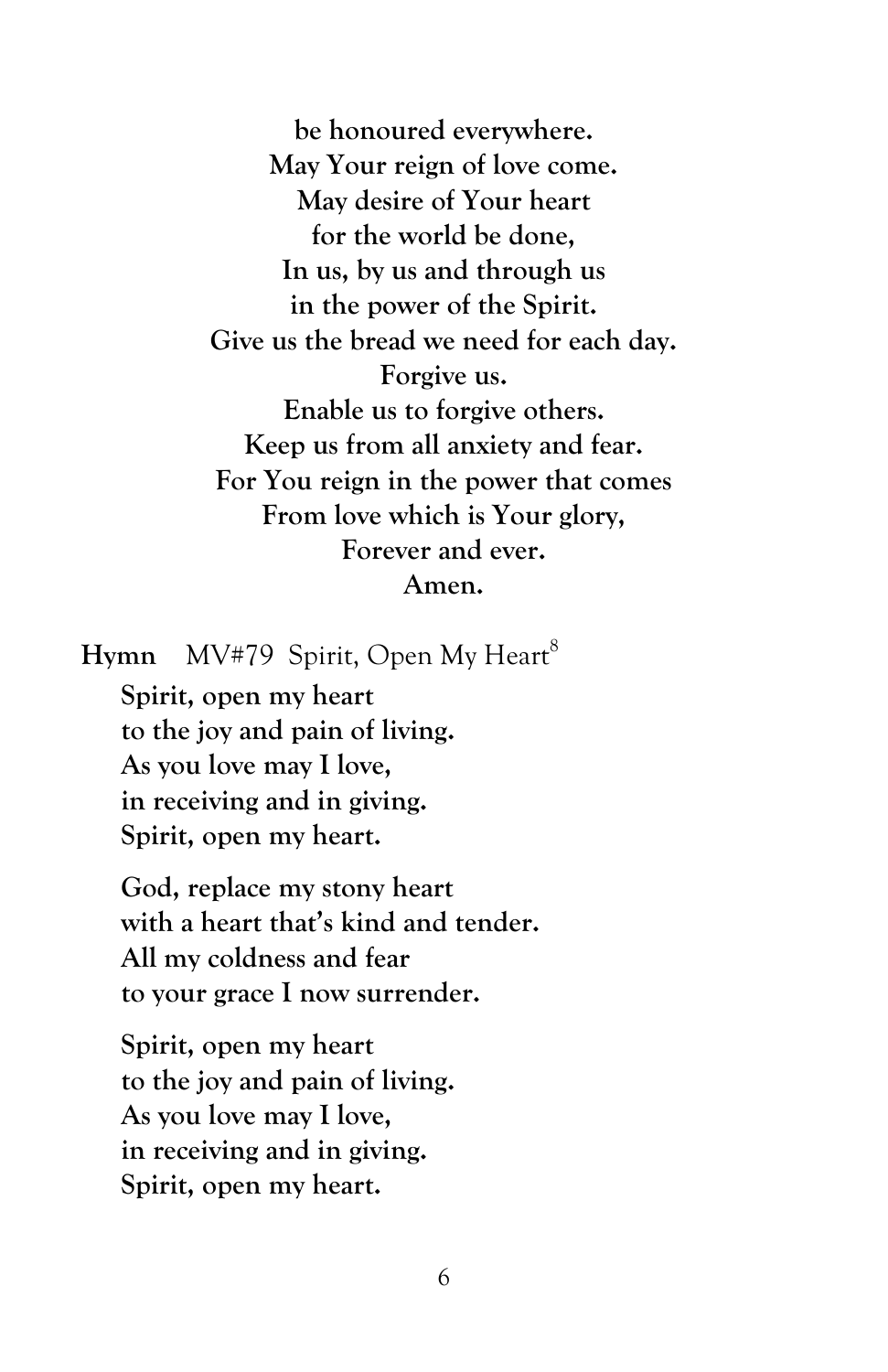**Write your love upon my heart as my law, my goal, my story. In each thought, word, and deed, may my living bring you glory.**

**Spirit, open my heart to the joy and pain of living. As you love may I love, in receiving and in giving. Spirit, open my heart.**

**May I weep with those who weep, share the joy of sister, brother. In the welcome of Christ, may we welcome one another.**

**Spirit, open my heart to the joy and pain of living. As you love may I love, in receiving and in giving. Spirit, open my heart.**

**Sending Forth and Blessing**

**Amen** (Hallelujah Amen)

*Postlude*

**ର୍ଶ୍ୟକ୍ଷିମ୍ୟର୍କ୍ୟିମ୍ୟର୍କ୍ୟିମ୍ୟା ସ୍ୟାସ୍ୟା ସ୍ୟାସ୍ୟା ସ୍ୟାସ୍ୟା ସ୍ୟାସ୍ୟା ସ୍ୟାସ୍ୟା ସ୍ୟାପ୍ୟା ସ୍ୟାପ୍ୟା ସ୍ୟା** 

**Minister:** Rev. Tricia Gerhard (she/her) **Children & Youth Minister:** Michelle McConkey (she/her) **Choir Director:** Corinne Groff (she/her) **Pianist:** Shirley Hill (she/her) *֍֍֍֍֍֍֍֍֍֍֍֍֍֍֍֍֍֍֍֍֍֍֍֍֍֍֍֍֍֍֍*